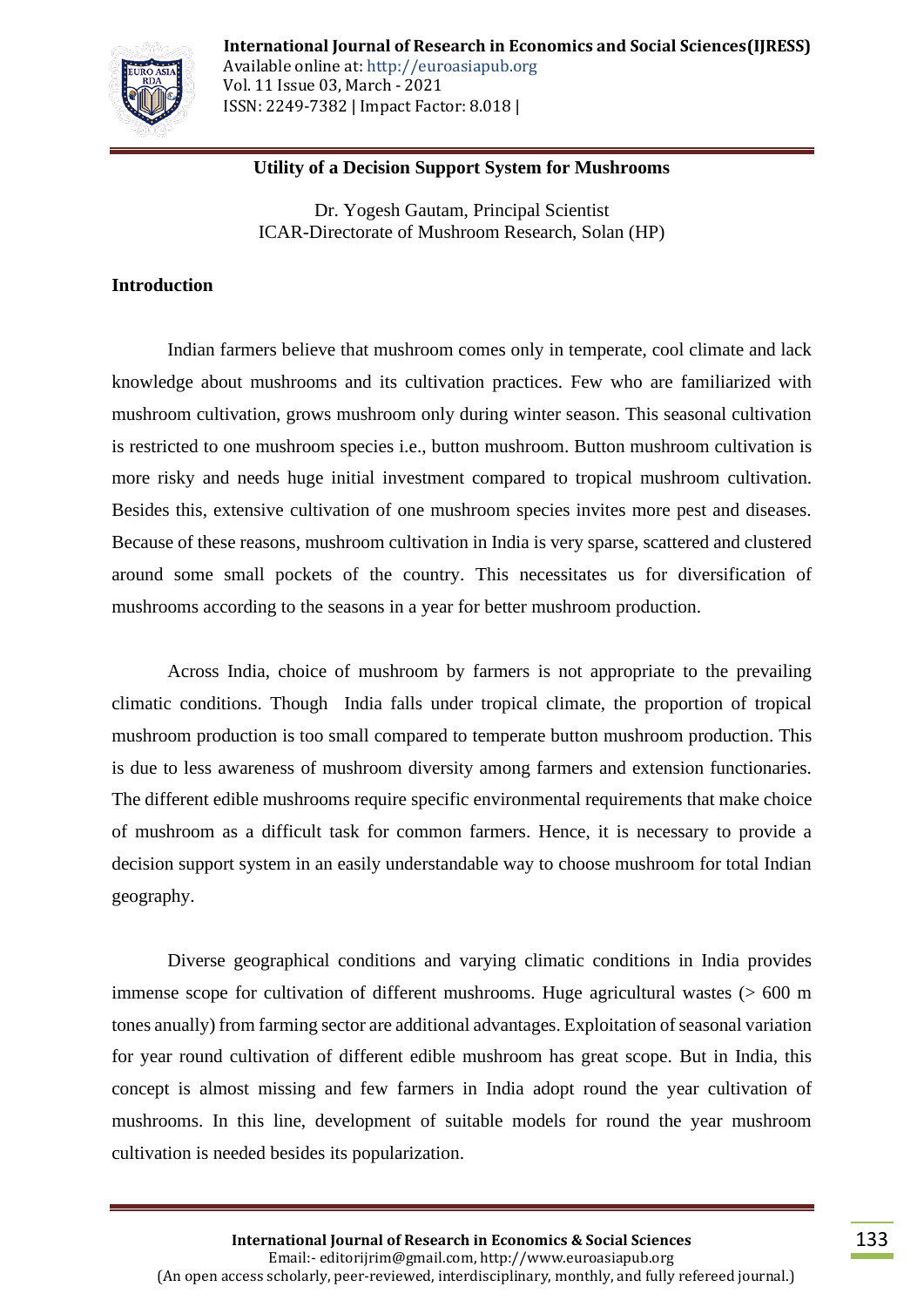

# **Importance**

Indian agriculture produces about more than 600m tones of residue. This huge organic resource causes considerable environmental pollution and it is essential to recycle or utilize these organic wastes in amicable way. Mushroom farming has great scope in this line as it grows on organic wastes. In this way, mushroom cultivation reduces pollution by waste reduction.

Farmers get more return from the invested capital as he gets additional mushroom production from the farm waste. In addition his burden on disposal of residue is avoided. In this way farmer can reduce cost of cultivation simultaneously increasing income.

Seasonal cultivation utilizes the labour less effectively, involves high risk and depends on one mushroom species alone. Round the year has relatively less risk as it includes many mushroom species in different seasons of the year. It effectively utilizes farm residues, labour and invested capital. It does not require any additional land for its production.

In India, mushrooms are produced less than its real potential. With little more agricultural waste production, China is producing 15 times higher than the Indian mushroom production (FAO, 2006). Sufficient attention and proper measure towards mushroom cultivation boosts its production level many fold which boosts the economy of farmers as well as nation.

The mushroom cultivation solves unemployment slightly by generating additional employments. This helps mostly the landless labourers and low income peoples.

Mushroom diet is considered as a quality food as it contains enough protein, minerals, low fat, no cholesterol besides its medicinal properties. It helps to reduce the shortage of vegetable demands in market as it is cultivated from residues in non-arable lands. Quality food in general improves the nutritional status of farming community. As a whole, mushroom farming improves the socioeconomic status of the poor peoples and farmers.

The DSS developed for round the year cultivation of mushroom and its popularization augments mushroom cultivation in all over India. Thus this proposed project has more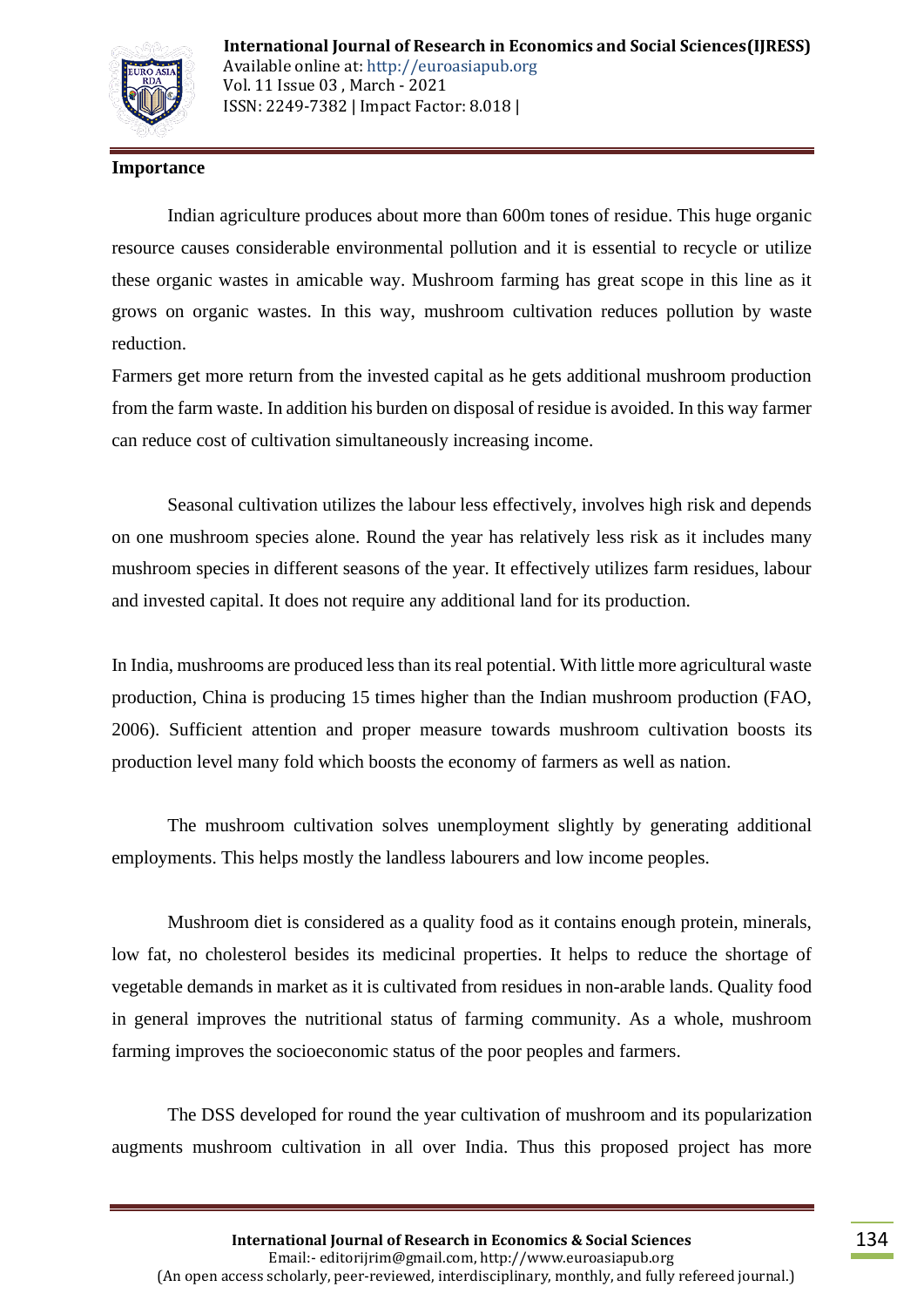

important in the point of food shortage, increasing environmental pollution and improvement of socio-economy of poor peoples in the society.

## **Methodology adopted**

This DSS covers entire India. For this purpose, Indian districts details was used as database in VB.net environment. The weather data on air temperature and humidity collected from IMD, Pune and from this district level database on weather generated.

 The choice criteria for cultivation of different edible mushrooms was developed by consulting experts as well as referring research literature besides correlating the field data available. These criteria requirements for different mushrooms correlated with established climatic database for suitable mushroom choice for particular time for each district in India. Similarly one year weather data was correlated and the apt mushroom choices for round the year were obtained. This programme was coded in VB.net software to get the desired spatial and temporal output.

Final output obtained validated on sample basis through all the coordinating centres of the All India coordinated Research Programme on Mushroom, few trainees and entrepreneurs. Considering non-uniformity of climatic conditions within the district, special provision was given for direct entry of climatic data as an input for mushroom choice by the users themselves. This enhanced the wider applicability of this DSS for different users in ease.

# **Conclusion**

Development of such a Decision Support System was the need of the day which could guide the mushroom farmers of different parts of the country as to which mushroom to grow at which time of the year. The report is available state wise, zone wise and for the entire country. The DSS provides information on the wild mushrooms collected from different parts of the country. It also includes a profitability calculator which gives a user the cost benefit ratio on input of the various ingredients. In addition to this, the DSS gives information regarding various aspects of mushroom cultivation. It has a compost formulate which calculated the nitrogen percentage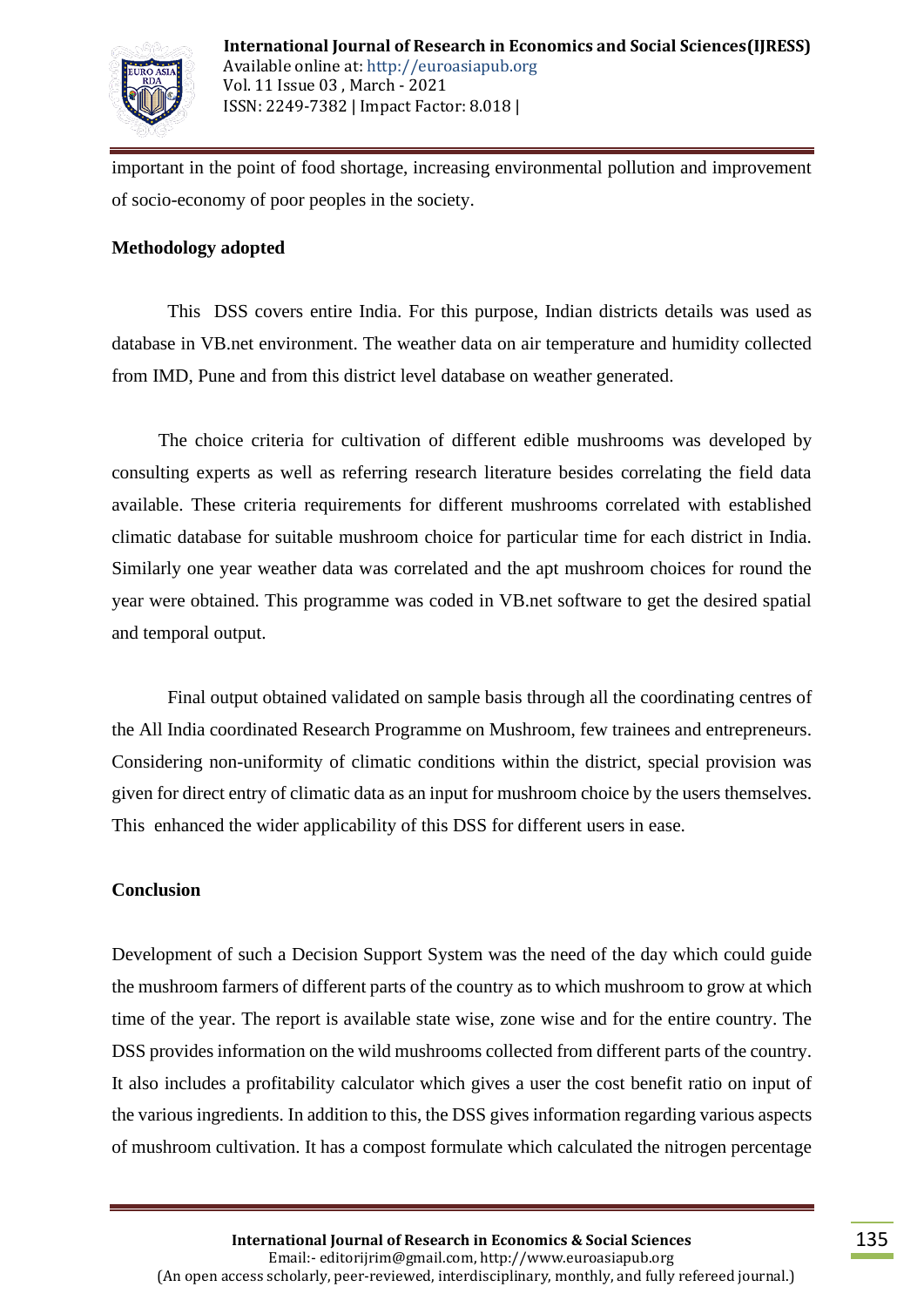

of the compost on input of all the ingredients. The DSS would definitely be very helpful for mushroom growing aspirants who want to grow mushrooms throughout the year.

Some screen shots of the DSS:



Database of wild mushrooms Profitability calculator

|                    |                                       |                          |                           | Spawn profit/loss finder (sample 50 tons per annum) |     |           |                                                            |
|--------------------|---------------------------------------|--------------------------|---------------------------|-----------------------------------------------------|-----|-----------|------------------------------------------------------------|
|                    | <b>Dubling</b>                        |                          | <b>E7</b> meter ap        | 8800                                                | Rx  | 636090    |                                                            |
|                    | brackday of insulation and shad exam- |                          | 250 sq.ft                 | 500                                                 | Rs. | 125080    |                                                            |
|                    | <b>Show cam sales office</b>          |                          | 30 meter sq               | 8000                                                | Rs. | 240000    |                                                            |
|                    |                                       |                          |                           | <b>Jatel Cost of Indianaps 1</b>                    | m.  | 100100    |                                                            |
|                    | <b>Hochinery</b>                      |                          |                           |                                                     |     |           |                                                            |
|                    | <b>Date</b>                           | <b>Quantity Required</b> |                           | <b>Unit Cost</b>                                    |     | Subtratal |                                                            |
|                    | AC for rold                           |                          | 2 01.6 ton capacity each) | 40000                                               | Rs. | 120800    |                                                            |
|                    | <b>America</b>                        | $\overline{z}$           |                           | 250000                                              | Ry. | 500000    |                                                            |
|                    | Laning at four charter                | z                        |                           | 73090                                               | Rx. | 150000    |                                                            |
|                    | <b>BOD</b> insulador                  | 1                        |                           | 75000                                               | Rn. | 75800     |                                                            |
|                    | Rehlshaus                             | $\overline{\phantom{a}}$ |                           | 13093                                               | Rx. | 15000     |                                                            |
|                    | of new                                | ٠                        |                           | sons                                                | Rs. | says      |                                                            |
|                    | <b>East show</b>                      | ï                        |                           | 5000                                                | Bs. | 5800      |                                                            |
|                    | <b>Weighing Infance</b>               | ٠                        |                           | 2001                                                | Rx. | 2000      |                                                            |
|                    | Furniture, computer etc.              | ٠                        |                           | 200000                                              | Rs. | 208000    |                                                            |
|                    | <b>bon sade</b>                       | ٠                        |                           | 130800                                              | Ru. | 100000    |                                                            |
|                    | <b>Max equipments</b>                 | ٠                        |                           | stead                                               | Rs. | 10006     |                                                            |
|                    |                                       |                          |                           |                                                     |     |           |                                                            |
| * DIRESIM-RUS 2014 |                                       |                          |                           |                                                     |     |           | Assication made for OST project on DSS for Mashroom Choice |
| m<br>ē             | m                                     | <b>AT</b>                |                           |                                                     |     |           | 0.91<br><b>AND ORD</b><br><b>HARMS</b>                     |



Know about mushroom cultivation<br>
Formulate Compost

|                                                         |                            | <b>Directorate of Mushroom Research</b><br>(Indian Council of Agriculture Research)<br>Solan-173213 (H.P) |                |                                                                                            |  |  |
|---------------------------------------------------------|----------------------------|-----------------------------------------------------------------------------------------------------------|----------------|--------------------------------------------------------------------------------------------|--|--|
|                                                         | <b>Nitrogen Calculator</b> |                                                                                                           |                |                                                                                            |  |  |
|                                                         | Incredirects               | Weight (Kg)                                                                                               | N Content %    | Maisture cauteur %                                                                         |  |  |
| Select Project Button Married Noorten 1<br>$\mathbf{v}$ | Wheat straw                | <b>Box</b>                                                                                                | <b>Inte</b>    | ĸ                                                                                          |  |  |
|                                                         | Chicken masses             | m                                                                                                         | $\overline{1}$ | m                                                                                          |  |  |
|                                                         | Wheel less                 | T5                                                                                                        | 30             |                                                                                            |  |  |
|                                                         | Cowa                       | m                                                                                                         | 16.1           |                                                                                            |  |  |
|                                                         | Oversea                    | 30                                                                                                        | 00             |                                                                                            |  |  |
|                                                         | <b>African</b>             | <b>Inn</b>                                                                                                | <b>Inn</b>     | <b>AT</b>                                                                                  |  |  |
|                                                         | AM are                     | $\overline{\alpha}$                                                                                       | 0.0            | $\overline{\alpha}$                                                                        |  |  |
|                                                         | AM sex                     | $\overline{00}$                                                                                           | <b>CO</b>      | $\overline{a}$                                                                             |  |  |
|                                                         | Add now                    | $\sqrt{2}$                                                                                                | 00             | 50                                                                                         |  |  |
|                                                         | AM are                     | 00                                                                                                        | 00             | 60                                                                                         |  |  |
|                                                         |                            |                                                                                                           | Calculate      |                                                                                            |  |  |
| DMR Solve 64 PL 2014<br>w<br>m                          |                            |                                                                                                           |                | Audioacon made for SEPR properties (SSS for Mushman Chasse)<br>13.57<br><b>A BEST BOOK</b> |  |  |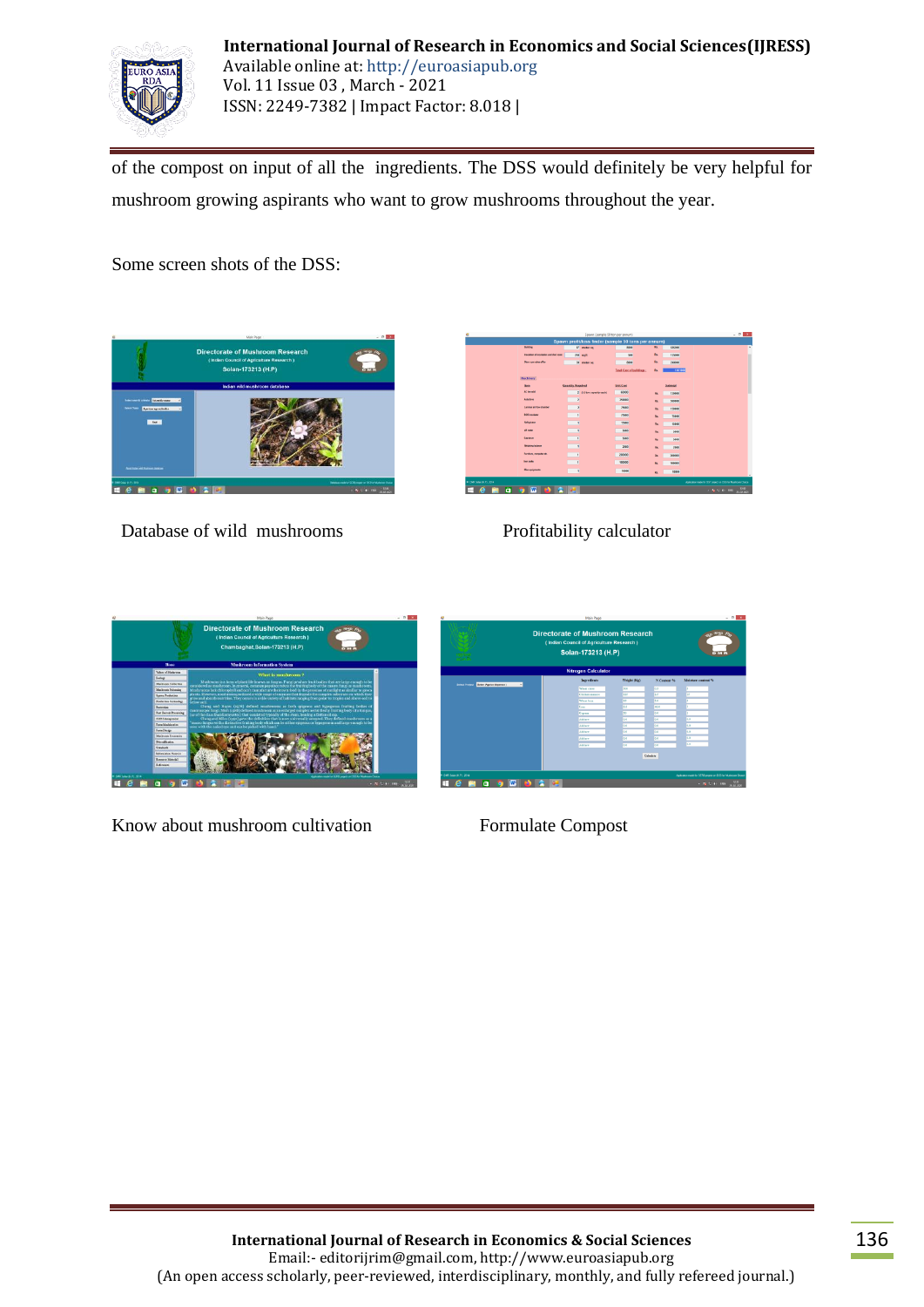## **International Journal of Research in Economics and Social Sciences(IJRESS)**



Available online at: http://euroasiapub.org Vol. 11 Issue 03 , March - 2021 ISSN: 2249-7382 | Impact Factor: 8.018 |

| <b>Directorate of Mushroom Research</b>                                                | <sub>290</sub> 0 अनु0 <i>R<sub>io</sub></i><br>D M |                             |                                                               |                                          |  |
|----------------------------------------------------------------------------------------|----------------------------------------------------|-----------------------------|---------------------------------------------------------------|------------------------------------------|--|
|                                                                                        |                                                    |                             |                                                               |                                          |  |
|                                                                                        | Select State Delhi                                 | <b>Find</b><br>$\checkmark$ |                                                               |                                          |  |
| Institute name with address                                                            | Department                                         | Phone no.                   | Fax no                                                        | Fmail ID                                 |  |
| Indian Council of Agricultural Research, Krishi Bhavan, New Delhi: 1                   | Crop Science                                       |                             | 011-25842508                                                  | ddgcs.icar@nic.in                        |  |
|                                                                                        |                                                    |                             | 011-23381753                                                  |                                          |  |
| Indian Council of Agricultural Research, Krishi Bhavan, New Delhi: 1   F&FC            |                                                    |                             |                                                               |                                          |  |
| Indian Council of Agricultural Research, Krishi Bhavan, New Delhi: 1 PP                |                                                    |                             | 011-23384414                                                  | adgpp.icar.nic.in                        |  |
| Indian Council of Agricultural Research, Krishi Bhavan, New Delhi: 1 Oilseeds & Pulses |                                                    |                             | 011-23385357                                                  | adgop.icar.nic.in                        |  |
| Indian Council of Agricultural Research, Krishi Bhavan, New Delhi: 1 CC                |                                                    |                             | 011-23384323                                                  |                                          |  |
| Indian Council of Agricultural Research, Krishi Bhavan, New Delhi: 1 P & ESM           |                                                    |                             | 011-23382146                                                  |                                          |  |
| Indian Council of Agricultural Research, Krishi Bhavan, New Delhi: 1                   | Seed                                               |                             | 011-23382257                                                  | adgseed.icar@nic.in                      |  |
| Indian Agricultural Research Institute(IARI), Pusa, New Delhi: 110 0                   | Agriculture Research                               |                             | 011-25846420                                                  | director@iari.res.in                     |  |
| National Bureau of Plant GeneticResources (NBPGR)Pusa Campus                           | <b>Plant genetics</b>                              |                             | 011-25842495                                                  | director@nbpgr.emet.in                   |  |
| National Centre for Integrated PestManagement (NCIPM)LBS buildi.                       | Pest Management                                    |                             | 011-25841472                                                  | ipmnet@bol.net.in                        |  |
| National Research Centre on PlantBiotechnology (NRCPB)LBS buil.                        | <b>Plant Biotechnology</b>                         |                             | 011-25843984                                                  | polumetla@hotmail.com                    |  |
| NRC on DNA Fingerprinting (NRCDNA)National Bureau of Plant Ge                          | Plant genetics                                     |                             | 011-25842495                                                  | director@nbpgr.emet.in                   |  |
|                                                                                        |                                                    |                             | Solan-173213 (H.P)<br><b>Agricultural institutes database</b> | (Indian Council of Agriculture Research) |  |

## Find nearby Institutes

| øΞ                                     | <b>Main Page</b>                                                                                                                                                                                                                                                                                                                                                                                                                                                                                                                                                                                                                                                                                                                                                                                                                                                                                                                                                                                                                                    | $\Box$<br>$\mathsf{x}$                              |  |  |  |  |  |  |  |
|----------------------------------------|-----------------------------------------------------------------------------------------------------------------------------------------------------------------------------------------------------------------------------------------------------------------------------------------------------------------------------------------------------------------------------------------------------------------------------------------------------------------------------------------------------------------------------------------------------------------------------------------------------------------------------------------------------------------------------------------------------------------------------------------------------------------------------------------------------------------------------------------------------------------------------------------------------------------------------------------------------------------------------------------------------------------------------------------------------|-----------------------------------------------------|--|--|--|--|--|--|--|
|                                        | <b>Directorate of Mushroom Research</b><br>(Indian Council of Agriculture Research)<br>Solan-173213 (H.P)                                                                                                                                                                                                                                                                                                                                                                                                                                                                                                                                                                                                                                                                                                                                                                                                                                                                                                                                           | <b>BO 31 TO BO</b><br><b>DMR</b>                    |  |  |  |  |  |  |  |
| <b>Spatial Decision Support System</b> |                                                                                                                                                                                                                                                                                                                                                                                                                                                                                                                                                                                                                                                                                                                                                                                                                                                                                                                                                                                                                                                     |                                                     |  |  |  |  |  |  |  |
|                                        | Click here to find suitable mushroom on the basis of local data<br><b>State</b><br><b>Click here for statewise report</b><br><b>Himachal Pradesh</b><br>$\checkmark$<br>District Solan<br>v<br><b>Find</b><br>Click here for zonewise report<br>Click here for countrywise report                                                                                                                                                                                                                                                                                                                                                                                                                                                                                                                                                                                                                                                                                                                                                                   |                                                     |  |  |  |  |  |  |  |
|                                        | --------August-------  ----September--  -----October-----  ----November---  ---December----- <br>I-February-<br>-Julv-<br>----January--<br>-March<br>Week<br>50 51 52<br>-29<br>-33<br>45<br>46<br>49<br>10<br>-27<br>-12<br>-13<br><b>Button</b><br>$\wedge$<br>Sum.butto<br>P.straw<br>Milky<br>H.T ovster<br>L.T Ovster<br>King Oyster<br>Reshi<br>Agrey/Auri.<br>Hypsizygous<br>l v<br><b>Click here for detailed report of selected district</b><br>Index<br>(Click here for scientific names)<br>Reshi<br><b>Button</b><br><b>Summer Button</b><br><b>King oyster</b><br>Low temperature tolerant oyster<br>Low temperature tolerant paddy straw mushroom<br>Paddy straw mushroom<br><b>Flammulina</b><br><b>Milky</b><br><b>Hypsizygous ulmarius</b><br><b>Shiitake</b><br>Macrocybe gigantea<br><b>Giant mushroom</b><br>Agrocybe/Auricularia<br>High temperature tolerant oyster<br>Weather conditions not suitable for growing mushrooms<br>Good conditions for spawn /case run<br>Temprature maintaince required during spawn / case run |                                                     |  |  |  |  |  |  |  |
| © DMR Solan (H.P) . 2014<br>▬<br>-     | Application developed for SERB project on DSS for Mushroom Choice<br>Ħ                                                                                                                                                                                                                                                                                                                                                                                                                                                                                                                                                                                                                                                                                                                                                                                                                                                                                                                                                                              | 12:34<br>$\sim$ $\frac{1}{2}$ (1) ENG<br>25-02-2021 |  |  |  |  |  |  |  |

Choose Mushrooms for your region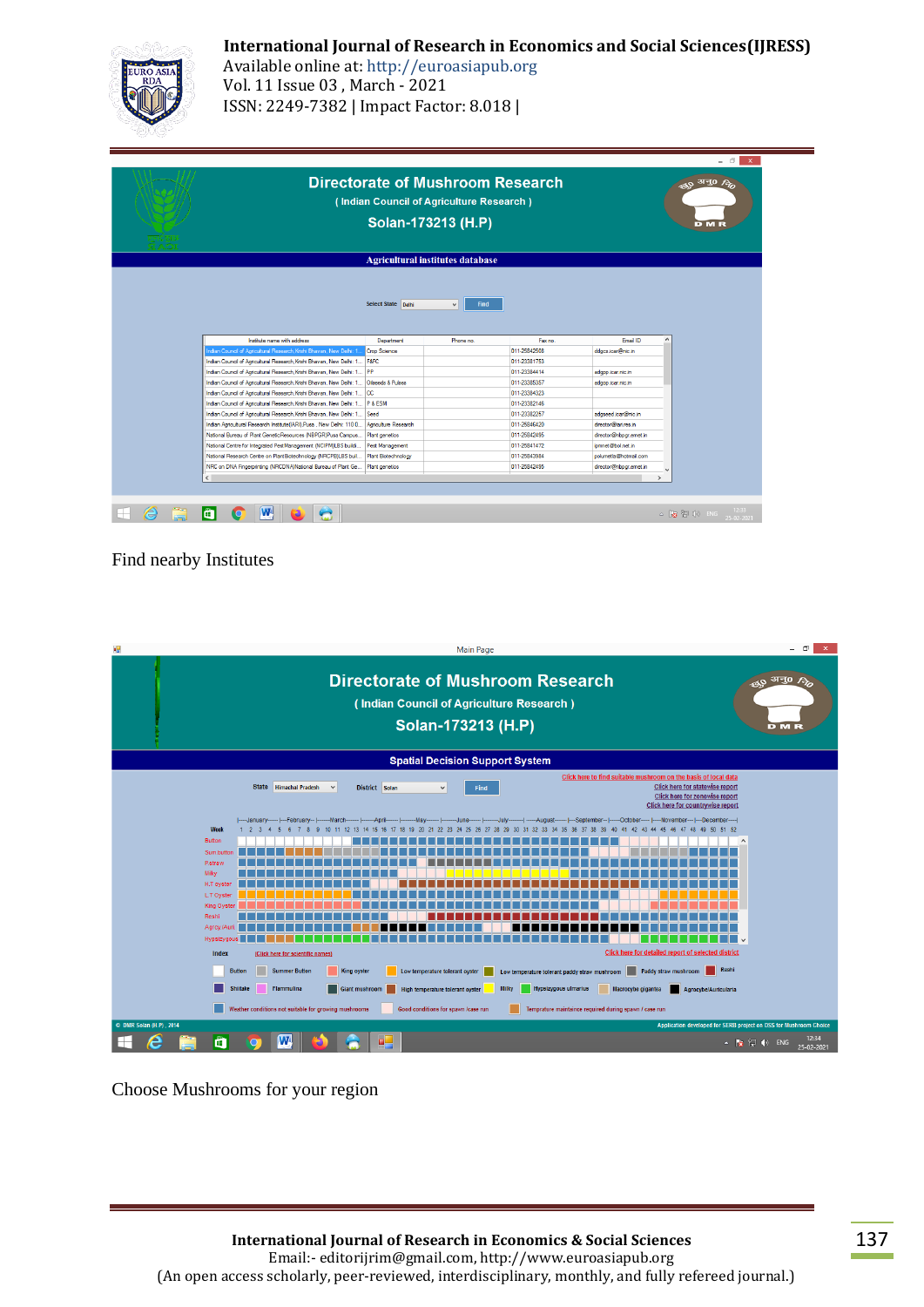## **International Journal of Research in Economics and Social Sciences(IJRESS)**



Available online at: http://euroasiapub.org Vol. 11 Issue 03 , March - 2021 ISSN: 2249-7382 | Impact Factor: 8.018 |



### State wise report



Zone wise report